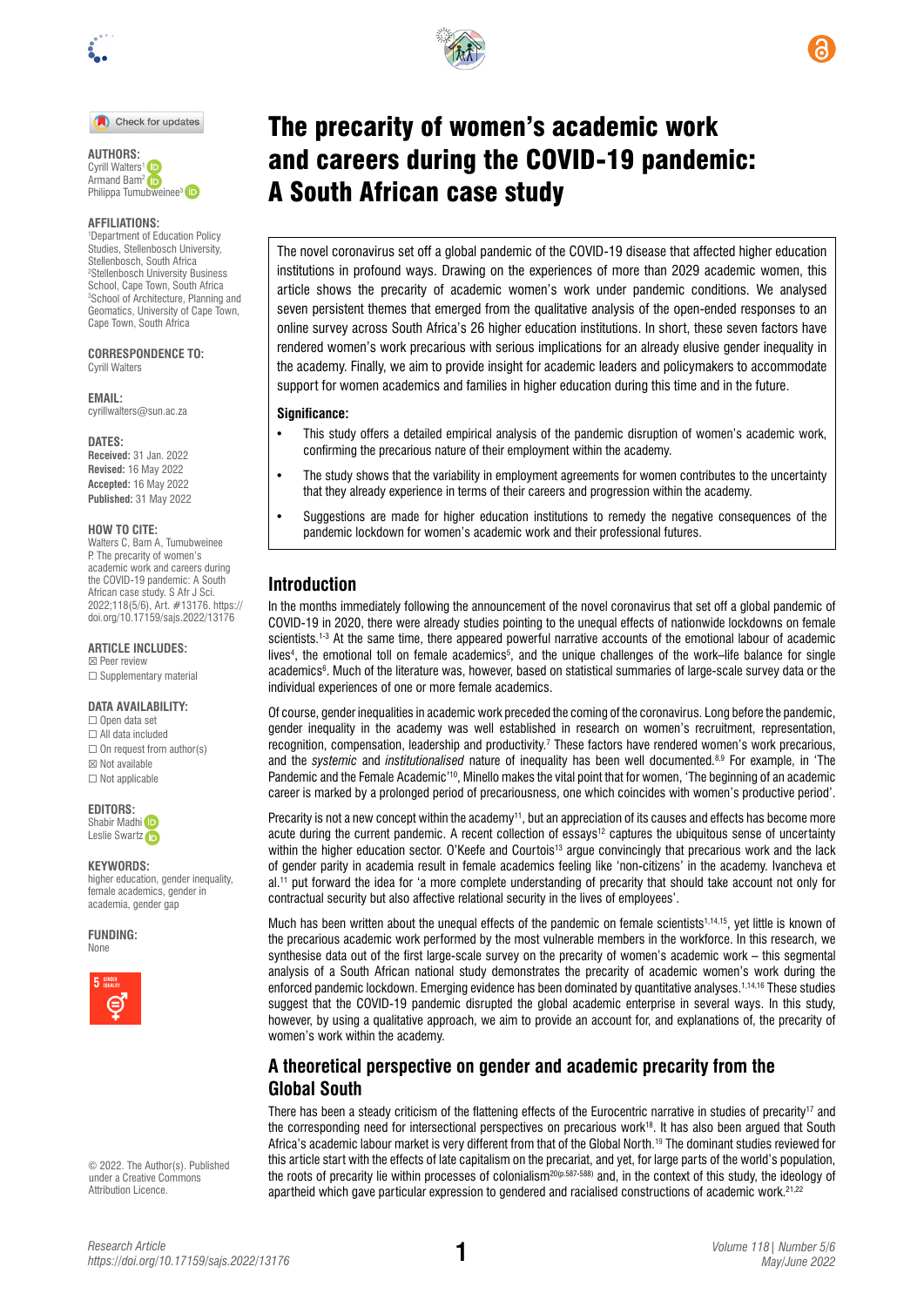

The academic labour market in South Africa faces some critical challenges that reflect on the career trajectories of lecturing staff. According to the latest available data from the Higher Education Management Information System (HEMIS 2020, personal communication), most academics are on temporary appointments (25 094 or 56.1%). The senior professoriate is still mainly white and male while the lower levels of appointment (junior lecturer, lecturer) mainly black especially in the former white universities. More men (10 314) than women (9587) are employed as research and instruction staff while many more women were appointed in administrative jobs (5758 more). This means that in a country with considerable political pressure and policy imperatives directing universities to employ more women and especially more black women in senior academic and management appointments, the pandemic disruption could be expected to slow down, if not negate, for the moment, those important commitments.23

The significance of this study, therefore, is two-fold. First, it makes visible the social relations of precarity within post-apartheid universities; and second, it demonstrates how, under extreme conditions (that is, a global pandemic lockdown) precarious academic work is experienced among women in higher education. The findings have implications for institutional policies regulating academic work that is at once sensitive to the diverse needs of different women in the academy even as it is attentive to the shared needs of all women in a patriarchal society.

The existing literature is not inattentive to *difference* in studies of precarity in women's work. Moreau<sup>24</sup>, for example, examines how gender inequalities are produced differently among teachers in the contexts of English and French secondary schools. A study in a single Icelandic University shows how 'academic housework' (academic service work that receives little recognition in the making of careers) is unequally distributed between senior academics and newcomers.25 Writing from the United Kingdom, Henderson and Moreau<sup>26</sup> argue that academics with caring responsibilities negotiate conferences as 'a mobility imperative' compared to those with no significant caring responsibilities. And in another single country study, Angervall and Beach<sup>27</sup> delineate how women chart their academic careers differently in relation to academic work such as teaching versus research, and how gendered attributes, such as care and competitiveness, constrain advancement in the Swedish academy; similar themes have been explored in South African studies on women and careers.<sup>28</sup>

What is missing in the prolific writings on gendered work and precarity in the academy are sustained accounts of the micropolitics of precarious work in the Global South, and then under conditions in which doing academic work from home is enforced by a pandemicenforced lockdown. With respect to the first concern, this study responds with a political analysis of 'the experiential and subjective dimension of precarity'<sup>29(p.16)</sup> inside Southern institutions; and in respect of the second concern, this is one of the first empirical accounts of the workings of precarity in pandemic times. Given emerging evidence of the disproportionately negative effects of the pandemic lockdown on the future of women's academic careers<sup>30,31</sup>, this study clearly has implications for the future of representation in the academy, given still unresolved concerns about gender justice and equity beyond the South African case.

The size, differentiation and shape of the South African higher education system has been written and contested about extensively.32,33 Along with political and social changes brought by the new dispensation after 1994, were full-scale mergers amongst higher education institutions. It is well documented that under colonialism and apartheid, the social, political, and economic discrimination and inequalities of race profoundly shaped South African higher education, establishing patterns of systemic inclusion, exclusion, and marginalisation of particular institutions, social classes and groups.<sup>32,33</sup> In order to move away from the notion of historically black and disadvantaged institutions and historically white and advantaged ones, the restructuring of the sector led to 23 universities being established, with 3 additional institutions opening after 2007 to bring the current number of public universities in South Africa to 26.

# **Method**

As part of a broader study addressing the impact of the pandemic lockdown on female academics, this study reports on the experiences of 2029 participants from 26 higher education institutions.<sup>9,31</sup> The largest numbers of responses per institution were from the University of South Africa with 287 responses; the University of Pretoria with 185; Stellenbosch University with 172; and the University of Cape Town with 111. To protect privacy, respondents are not identifiable beyond their institution, and no response will be attributed to any university in this paper. The career stages of respondents were evenly spread, with the largest group of respondents (29.8%) in the 0–5-year range of academic appointment. Ethical clearance was obtained from all of the participating universities following their prescribed processes. Clearance certificates were received from all but one university, and that one provided management consent to recruit participants. Participation was voluntary.

A pilot study was instrumental in the development of the study protocol and survey tool. Based on the pilot and the feedback received, the research team adapted the survey, reached consensus, and finalised it for distribution. A Likert-scale questionnaire consisting of 12 questions was subsequently distributed online, which remained accessible for responses for 3 months, from 1 July 2020 to 30 September 2020. The survey concluded with an opportunity for participants to share a narrative reflection on experiences of the enforced lockdown that impacted on their academic work. The qualitative content analysis of over 221 000 words followed a conventional approach, in which coding categories were derived directly from the text. The coding process started with all of the researchers reviewing the text independently. After reviewing and coding the responses, we reviewed each other's codes as a means of quality control. Seven themes were collectively identified as encapsulating the precarity of women's academic work and careers during the lockdown.34 All of the researchers made use of ATLAS.ti version 22.0.0, a qualitative data analysis software program.

While the survey was open during a specified period, participants' narratives included reflections from 'level 5' through 'level 2' of South Africa's five-stage risk-adjusted strategy; the most severe regulations were at level 5 and the least at level 1. The lockdown phases were: level 5 from 23 March, level 4 from 1 May, level 3 from 30 June, and level 2 from 18 August to 30 September 2020. Face-to-face contact was not permitted during this period at any South African public university, except in certain fields such as medical student practicums and laboratory work.

In terms of reporting the findings, we use two identifiers to provide a richer description. These are parental status and academic career level. For career level, we classified women who had been in academia for less than 5 years as *early career*; for those in academia for more than 5 and less than 10 years as *mid-career*; for those with more than 10 and less than 15 years' experience as *experienced academic*; and, for those who had more than 15 years' of academic experience as *established academic*.

## **Findings**

In presenting the narratives of academic women at different career stages across South Africa's 26 public universities, seven persistent themes emerged from the qualitative analysis of the 2029 open-ended responses to the online survey. These themes are: (1) the instability of appointments; (2) promotion prospects; (3) sabbaticals; (4) funding terms; (5) the interruption of postgraduate studies and an academic career; (6) a sense of resignation: is an academic career really worth it? and (7) the precarity of probation.

### *The instability of appointments*

In the period 2005–2016, the higher education sector in South Africa saw an increase in both permanent and temporary academic staff; these data are presented in a Council on Higher Education (CHE) review36 that points to a 'casualisation' of academic work and an increased 'precariousness' of the academic profession. For staff who are not permanently employed, this means that their academic career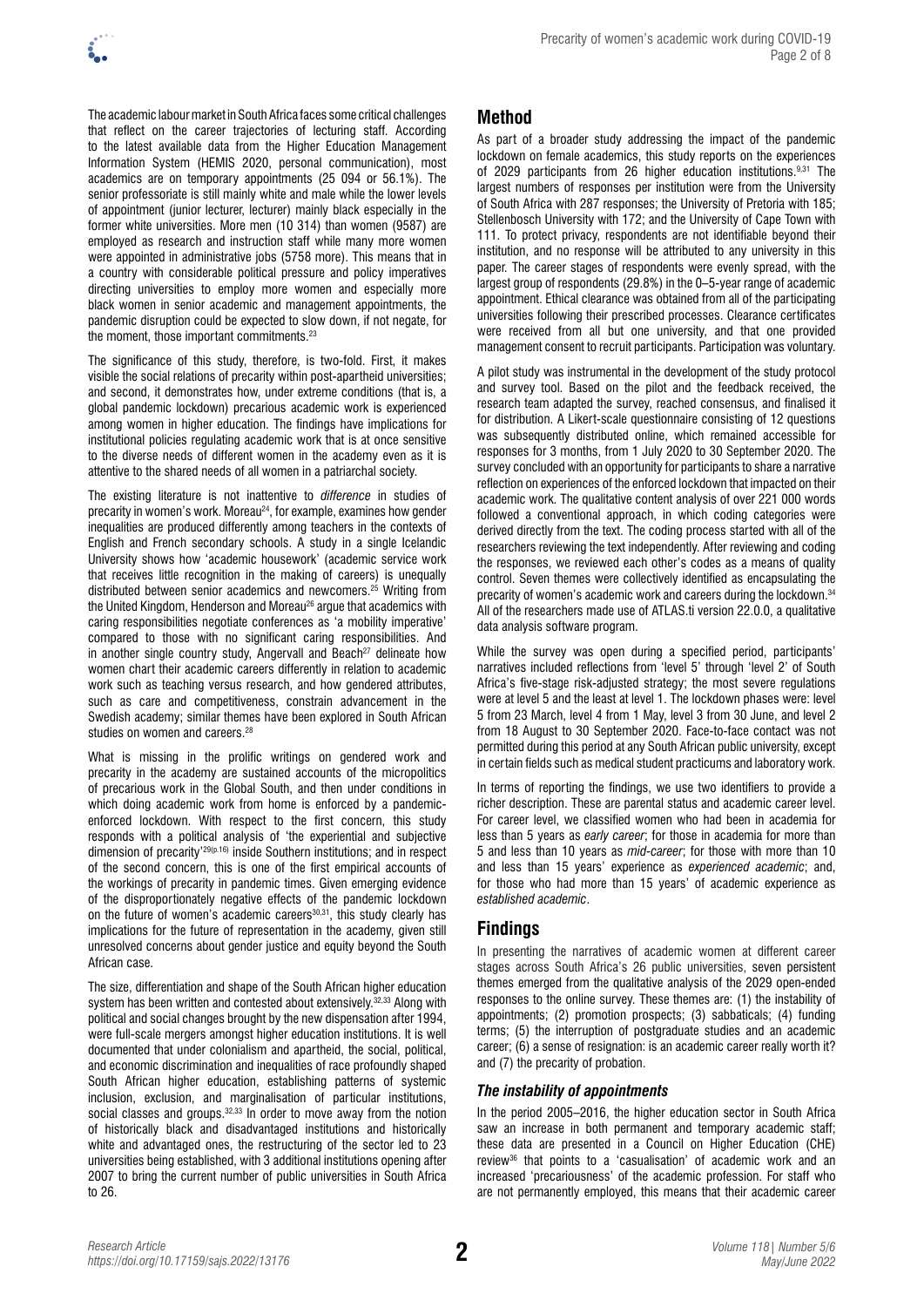is dependent on the 'precarity'35 of temporary conditions of service that puts them at risk36(p.299-300).

A recurring theme that emerges from the qualitative data is the severity of the effect of the COVID-19 pandemic for many women who are not permanently employed because of the precariat nature of their conditions of service. The academic women in this study that constitute non-permanent staff include part-time employees, postdoctoral fellows, e-tutors (at the country's largest distance education university), external markers, and those existing on the precarity of soft-funding for shortterm research projects.

Aligned to the arguments presented in the CHE review, the precarity of the temporary conditions of service for non-permanent academic staff during this once-in-a-lifetime pandemic has wreaked havoc on the academic futures of these female scholars, as one of them explained:

> *I have been on two three-year rolling contracts of some sort (first postdoctoral, then as a researcher) that were all self-funded (salary-wise) by independent funding since completing my PhD in 2009. I don't have the luxury of having one 'bad' year publication/output wise since I am not likely to have a fixed, permanent appointment at my institution and need to keep performing at a high level to be successful for competitive external grants for my employment.* (Experienced academic and mother of three young children)

Another experienced academic scientist reported that she needs postgraduate students to supervise and for the science laboratories to remain open. Without access to the lab, no tests can be run, and therefore no articles can be published. While there was, for her, fortunately, 'some data to write-up in the meantime', future outputs looked bleak. Even for project managers, the situation was dire: 'My main responsibility is research management, but no data collection is possible, which will impact my career', reported one established academic with a child in primary school and another in high school.

Performing artists, on the other hand, depend on opportunities to perform in public in order to advance academic goals and to earn an income. As one such artist expressed, the pandemic changed all of that:

> *I'm writing as a 'performing artist' who also works in the academia – this lockdown has made my life come to a standstill … where I am unsure about the future of my art – music is part of who I am – it is my identity – and without it, I feel an incredible loss. This pandemic made me dig deep to find other ways of being creative, since I can't perform in any concerts, festivals, or live events for the foreseeable future. My husband is a health-worker and it basically left me as a single parent with two boys aged 7 and 16, as well as working for 3 academic institutions. There is no number of words that can describe my feelings at this moment.* (Established academic with primary school student and a high schooler)

Thus, the anxiety about job security is the same for the bench scientist unable to access the laboratory as it is for the performing artist who cannot access a theatre. Yet there are other categories of employment that were also threatened by the lockdown, such as e-tutors and external markers, especially in the largest academic employer among the 26 public universities – the University of South Africa (Unisa), the continent's largest open distance learning institution. As the financial hardship of the lockdown hit universities, these additional staff were the most vulnerable to layoffs, as one examiner recalled:

> *As an external marker, the workload decreased significantly as there were no written June exams, so loss of work (and income from this work) as exams were changed to multiple-choice online*

*exams.* (Early-career academic with two children in primary school)

We know that external examination is by its very nature often a shortterm and temporary contract. What is reflected is the negative effects of the pandemic as well as how much precarious academic staff rely on these forms of additional income. This precariousness of academic work thus can act as a disincentive for many to pursue an academic career.

### *Promotion prospects*

While holding onto a contract job was one problem, being *promoted* within an existing job was a different challenge that also could upend an academic career. Given the multiple demands on women during the lockdown, there was often a sense of being overwhelmed:

> *Trying to juggle research, lecturing, and supporting my students, attending numerous Zoom meetings; as well as cleaning house, making food and being a teacher to my children, I feel like I'm failing at everything. I don't have the skills or tools needed for online teaching. I know that this will be held against me during promotion. As much as lecturing and research is my passion, I'm seriously considering looking for other work, which breaks my heart.* (Early-career mother of two young children)

This sense that the rules of advancement have not changed, despite the impact of the pandemic on academic work, is something that runs through the responses of hundreds of women in this study, as this sampling of women's voices indicates:

> *My family and my students have been my main priority, but I'm yet again falling behind in the race to publish articles, the only thing that seems to be taken into consideration when applying for a promotion.* (Mid-career academic with two children in primary school)

> *My year was already over-committed with outputs towards academic promotion, and when the lockdown was announced, those outputs remained … I know, come time for promotion, none of the men, and also none of the women without young children or older children who require special attention, are going to give me an inch of slack. It will be 'well you know, such and such did it, why are you not able to?' So, I give up on sleep and doing exercise, so that I can squeeze every living minute out of a day, even over weekends, to make sure that I have something to show for this period of dread.* (Established academic with a child in primary school)

> *I hope universities will take these challenges to our work seriously when it comes to the annual targets academics are required to meet for performance assessment, probation and promotion. Unfortunately, so far there is no indication of this from above, at least not that I have been made aware of.* (Early-career academic without children)

> *I also have the highest teaching load of my division. The workload has really become unfair, as I have to work full-time on a part-time salary. Right now my research is dead. And I was really hoping to get one more article out, so I could apply for a promotion.* (Early-career mother of a pre-schooler)

In these reflections, academic women also gave vent to a harsh reality of advancement in South African universities: the almost exclusive emphasis placed on 'research outputs', even if promotions documents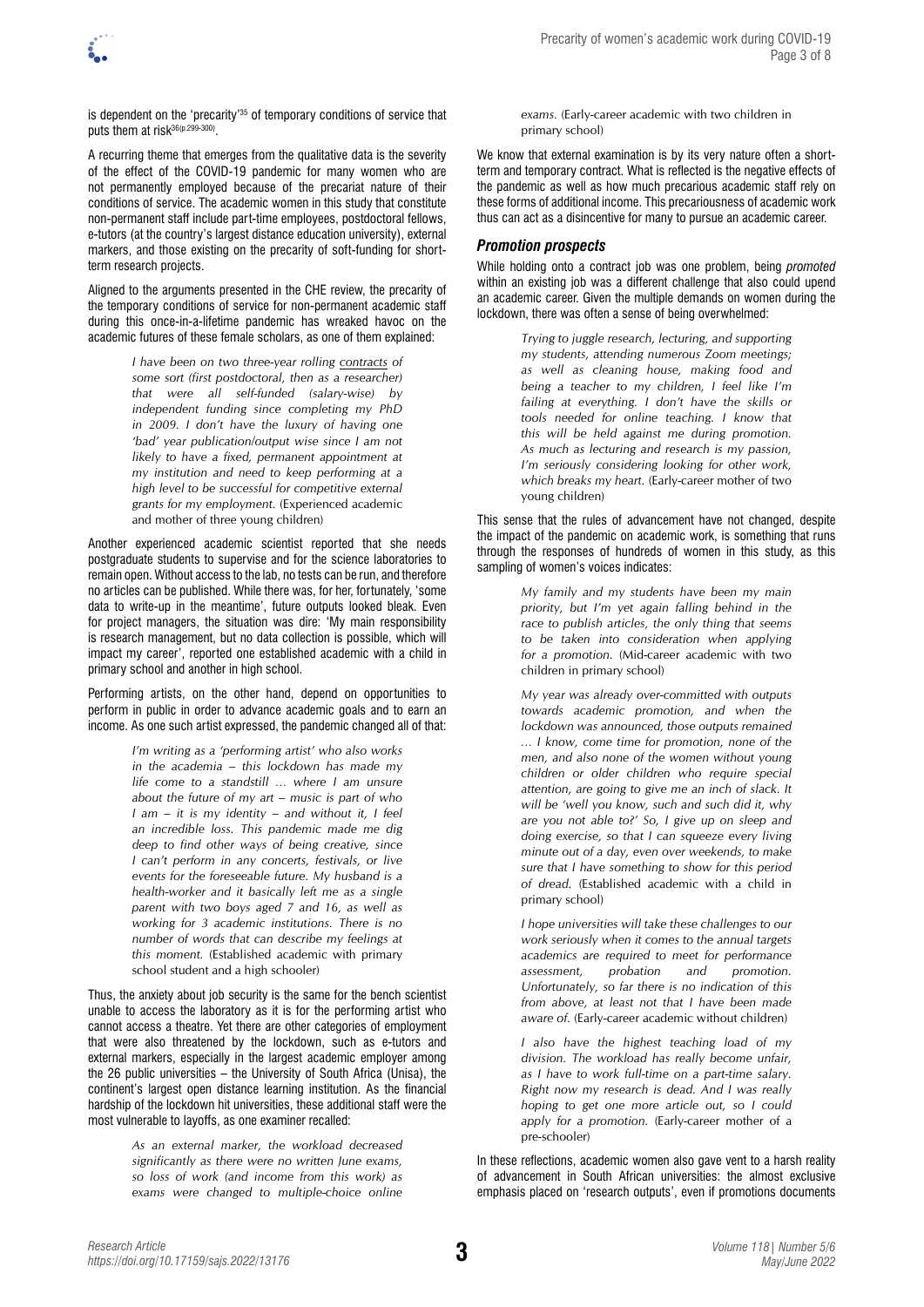

pay lip service to the importance of teaching and service in the formal metrics.9

> *Keeping children learning, while cooking, cleaning and doing chores, and teaching online/ supervising students' clinical work remotely …. As a single parent, this struggle has been intensified during the lockdown … and has generally affected promotion prospects (in spite of excellent teaching rates).* (Mid-career academic with one child in kindergarten and another in high school)

Nor does academic administration carry any weight in promotion considerations, which invariably brings out strong feelings of resentment about the institutional arrangements:

> *The coordinator role I play is not financially rewarded, and has not been considered adequate for promotion. I feel stuck in a bind: compromise the quality of what the students get for my own career progression or stagnate where I am and become resentful.* (Experienced academic without children)

The aspirations and prospects for career progression of academic women were impacted detrimentally during the pandemic lockdown. Increasing workloads and time constraints – attributed particularly to the conversion of teaching and presentation materials for online delivery – as well as the care needs of children and households affected women's advancement prospects:

> *The lockdown has made it impossible for me to spend any time on my research, which will have a huge impact on my prospects of promotion from associate professor to professor. There is thus no time to spend on writing research papers and so forth.* (Mid-career academic with a child in primary school)

Long-term plans for advancement have suddenly been put in jeopardy as a result of the lockdown.<sup>9</sup> In this regard, the restrictions on travel featured prominently in the calculations of those female scholars for whom networks and libraries are important elements in their academic research:

> *The inability to access any of these resources has brought my monograph to a complete standstill … as a historian, my work is completely dependent on archives and archival documents. This requires travel, and, of course, it requires archives to be open (most archives are currently closed). I am very concerned about how all of this will impact my research outputs, as well as my ability to apply for promotion in 2021 (which I've been working towards for 3 years now). Overall, the lockdown has been completely disastrous for my academic work.* (Early-career academic without children)

#### Heavy academic workloads, coupled with the demands of housework, invariably meant compromising on the standards of research submissions, which, in turn, meant courting risks:

*By the time I send something, I believe it's not of a good quality and it will jeopardise my progression. It's a never-ending spiral, and now my qualification is suffering because I am unable to give it the attention it deserves and this will also lower my chances of a promotion.* (Early-career mother of two young children)

One respondent recalled the difficulty of pursuing promotion and the financial burdens on the home when her husband lost his job, coupled with the impact of the disease on her family, which lost a member to COVID-19:

*Psychologically, I am absolutely drained and that is affecting my motivation for work and my ability to concentrate. I reached out to our institution's psychological counsellor and received little help. I have not attended to my own studies at all and cannot be up for promotion in the foreseeable future as a result.* (Experienced academic with a toddler and a pre-schooler)

And then there is an often overlooked aspect of academic work: the high proportion of female scholars who only teach (called 'the fragmentation of work' in the literature), for whom advancement is not on the agenda – a situation described by one female academic at a major research institution who observed of her university that it 'runs on the work of middle-aged women who don't become research professors'.

### *Compromised sabbaticals*

For several academic women in this study, the lockdown coincided with a well-planned sabbatical – the productive period of research and travel leading to publications that would have placed them in a stronger position for advancement. All of those plans fell through because, as one experienced respondent explained: 'The sabbatical was totally wasted, which meant that I elected not to apply for promotion, since I was unable to complete or publish what I had planned to.'

However, it was not only the isolation from the outside world that ruined sabbaticals, but also the combination of housework, schoolwork, and domestic work: 'I was on sabbatical this year with the intention to write up articles and register new projects', as one mid-career academic explained, but the demands of home schooling in the lockdown, and the general care of children, unravelled her academic work. She was not alone:

> *I lost the last month of a sabbatical when the lockdown started because of the school closures. Suddenly my children were at home and needing care and attention as we all tried to make sense of the pandemic.* (Mid-career academic)

> *I should note that I was on sabbatical during lockdown. The constant disruption by the children made working very difficult. I resorted to getting up early and working for 2 hours before they woke to keep me on track with tasks.* (Earlycareer academic)

Being on sabbatical without access to the full range of office and technology support also came at a cost. Participants lamented about scheduled travel plans that could not be fulfilled and the burden of multiple household responsibilities:

> *I am on sabbatical and doing everything on the computer, without a printer* [which] *slowed down review of theses …. More importantly, I had extensive travel and fieldwork plans that are basically ruined.* (Established academic without children)

While the sabbatical offers relief from teaching, one scholar wanted to make the point that there are other demands on women's work that must not be overlooked, even when on academic leave:

> *I have no children and this year was my sabbatical year, so I had minimal teaching and admin responsibilities, so perhaps I am not the ideal target for this survey. However, I have participated in order to point out that the questions have neglected the aspect of labour that falls to women to help run multiple households and care for elderly and vulnerable family members …. I am observing the labour of shopping, cooking, cleaning and dealing with health and welfare*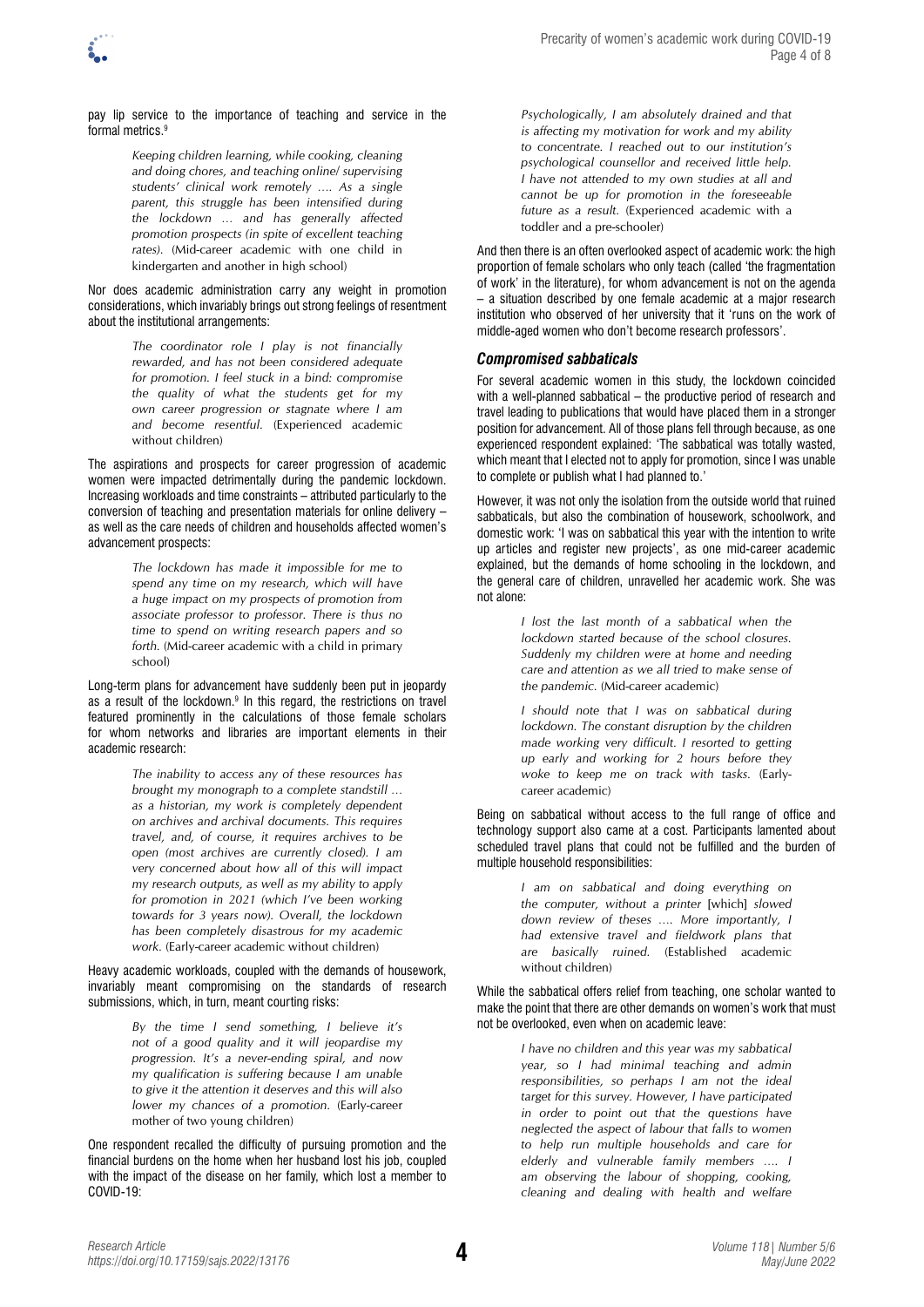*matters for a network of loved ones is falling heavily on women.* (Experienced academic)

What ruins a sabbatical, however, is not only the physical labour demanded in lockdown situations but the emotional trauma of dealing with the larger world in which the family is contained:

> *I was awarded sabbatical in 2020 to complete my PhD study. I would say that I have only managed to work at about 50% of my capacity. I have two very anxious children generally, but with lockdown, the uncertainty around school, drought in our region, and power failures, staying emotionally strong, available and supportive for them was the most draining thing I had to do.*  (Mid-career academic)

Simply being at home on sabbatical, however, has also drawn some academic women into the pressing demands of the household, as one explained:

> *My household is relatively egalitarian, but because I am on sabbatical and able to be more flexible, I have ended up taking on the whole of childcare and the children's schooling, in addition to most of the housework and my own job. In the beginning, during lockdown 5, I also helped my partner keep his business afloat and helped with my local neighbourhood Community Action Network.*  (Established academic)

In sum, while sabbatical definitely benefitted some academic women without children in the home and with adequate workspaces, most of the female academics in this study found their sabbatical plans compromised by the restrictions on 'getting out' (conferences, libraries, archives, fieldwork, etc.) and by the demands of 'staying in' (childcare, eldercare, housework, etc.). All of this has had an impact on their career advancement within the academy.

### *Funding terms*

Academic women employed on soft funding (that is, not on the permanent payroll of the university) are particularly vulnerable as a result of the pandemic lockdown. When that external funding is threatened or disrupted, the situation of these academics becomes even more precarious:

> *As a soft-funded member of staff, I have not been able to access university support for additional data costs incurred by using internet at home*  [and] *the lockdown here (as elsewhere) has affected not just research conduct (i.e., ability to do fieldwork and travel) but also future research prospects for finding funding, as research calls are drying up due to a combination of funders pausing on calls and/or redirecting funding to COVID/ health issues. As a soft-funded academic, this has obvious consequences for my future.* (Experienced academic without children)

And it was not only the threat of external funding ceasing, but also the impact on the quality of research that concerned one academic:

> *Aborting data collection has led to smaller sample sizes impacting on the quality of the papers that will be produced. As a soft-funded academic, I have more anxiety about being able to procure future funding for salary support.* (Experienced academic with no children)

### *The interruption of postgraduate studies – and an academic career*

A large group of women in this study hold academic appointments while pursuing their own postgraduate studies as master's or doctoral

students. Completing these senior degrees is crucial to their holding on to or obtaining a secure academic appointment. Once again, it is the inevitable entwinement of women's academic ambitions and their domestic obligations that has disrupted the pursuit of further studies:

> *Sometimes I feel emotionally and psychologically stressed because I also want to finish my PhD this year. There is more stress for women because everything is on our plate. For example, I have to do house chores, help my three children with their schoolwork, teach online and focus on my studies.*  (Early-career academic)

> *It has been very difficult to get consecutive hours of time to work with a toddler in the house 24/7. It is great getting to spend so much time with my child, but the reality is that I have to finish my PhD this year and this lockdown has delayed me significantly. I have had to work at night and on weekends in the hope of catching up.* (Earlycareer academic)

What is striking is that, even though some of the female academics in this study hold junior positions (or perhaps because they do), their administrative and teaching workloads combine to keep them from completing their own studies; what the pandemic lockdown has done, of course, is to make an already untenable situation simply impossible:

> *I found (find) this time extremely difficult. I'm teaching eight modules, have master's and honours students, am part of the management team of the department, and am registered for my PhD this year. My husband lost his job during the lockdown, which in turn influenced his motivation in such a negative way that he hardly ever helps out with household chores. My child is 21 months old and was in a creche before lockdown, and even though she doesn't have 'schoolwork', during lockdown I have to focus on her holistic development. How much did I spend on my own academic work? Basically nothing.*  (Experienced academic)

When academic women do make progress with their studies, it comes at a serious cost – as with this experienced staff member: 'I am finalising my PhD, so the lockdown has given me time to do that, but burnout is a real threat with 7-day workweeks and no break since my daughter was born.' Still, the workload piles up on these academics, and some reach a breaking point when institutional support systems are not in place:

> *Feeling pressured to produce more work under abnormal circumstances got to me. Especially as a PhD student whose supervisor is a health care provider, the pandemic has had a negative impact*  [on] *the time/energy she had to provide* [me with] *supervision. It is extremely tough, and I feel like quitting.* (Early-career academic without children)

Sometimes, the overworked student academic has simply had to find another way of continuing her studies, but this option has clearly been available only to a few, as institutional demands have not abated. As one woman explained: 'I am also busy with my master's research and could not dedicate any time to this. I had to take leave in order to dedicate uninterrupted time to my thesis.'

As in other examples of the precarity of women's academic careers, the question of children during lockdown continues to be the most important reason for disrupted ambitions, as this example illustrates:

> *I had hoped that the lockdown would mean a chance to really focus on my PhD proposal and make some progress, but when it took effect, the demand that my children (age 1 and 3) placed on my time was much more significant than I had first*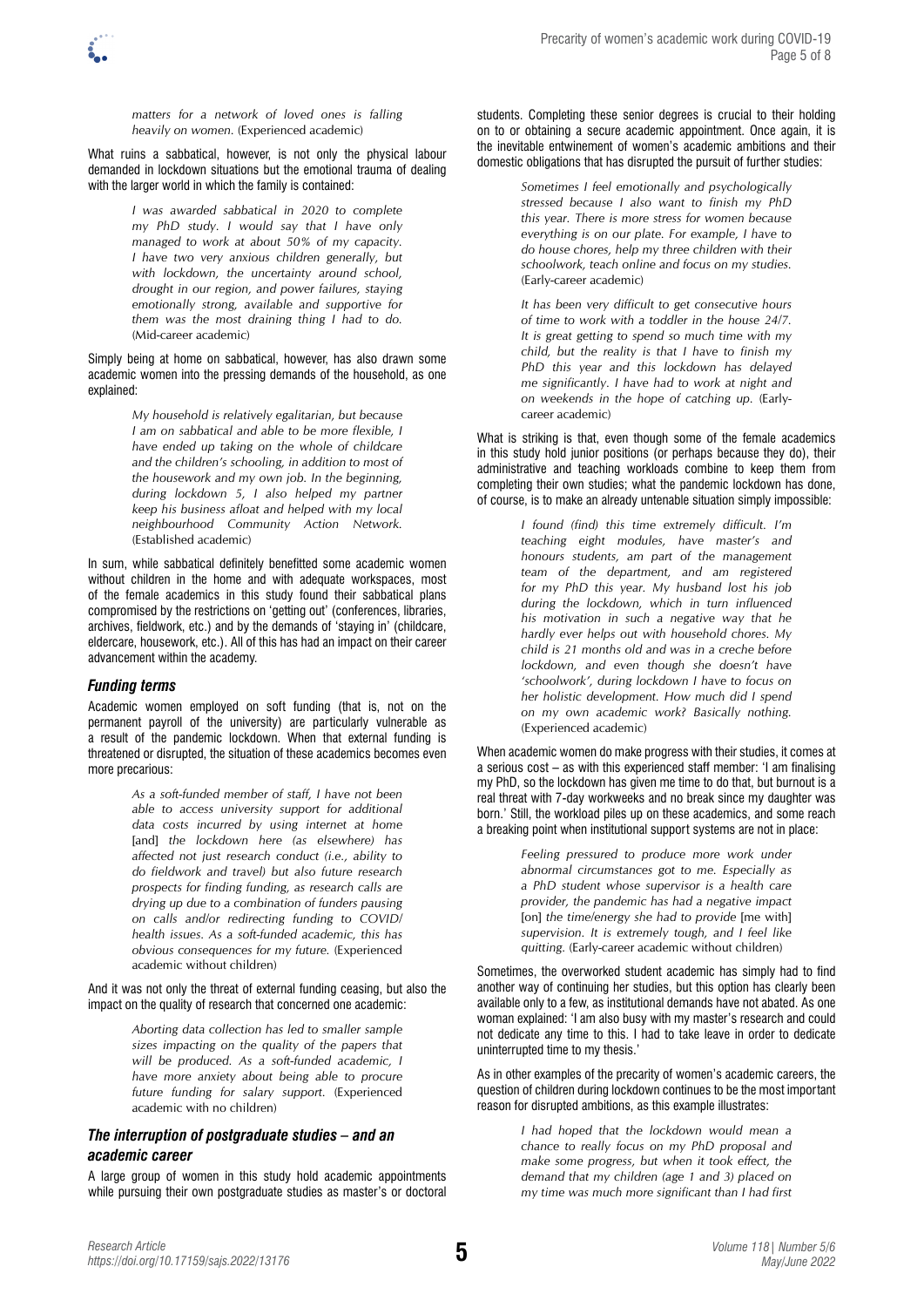

*anticipated. I had to set up two lectures and an online tutorial and that took a lot more time than it usually would have due to only being able to work for around 1 hour a day. It caused me to have some mild panic attacks towards the end and so when I was given the chance, I pushed to get my nanny back so that I could do some work to catch up. It has made a significant impact on my timing of my PhD deliverables.* (Early-career academic)

Inequality in the distribution of academic work among male and female staff is a theme that runs through much of the data on the impact of the pandemic on teaching, research and administration in universities over the lockdown period. This point by one female academic is by no means an isolated one:

> *My male colleagues refuse to bear coordination burdens, citing their PhDs as the main reason. I have read towards a PhD and I am in the process of applying to a PhD programme. My male colleague who is busy with his PhD has been working primarily on the same second-year course since he joined the school 5 years ago. My point is that whilst women do bear disproportionate household responsibilities, they also have to contend with being evaluated unfairly at work.* (Experienced academic and mother of a pre-schooler)

It does not help when a department is short-staffed and the student academic has to carry the loads of others – another theme coursing through the data – and when the academic supervisor is not as available as before. As a result, the frustration of long-delayed promotion opportunities has become even more real during the lockdown:

> *I have not been promoted once in my 13 years at* [University X]*, and I am told it is not due to my excellent teaching or efficient admin, but the lack of measurable research. Hence the PhD. The lockdown has worsened this situation.* (Established academic with an adult child)

The frustration of delay runs deep for female academics, especially those whose labour is demanded for other duties, as in the case of an academic who has a joint appointment doing clinical work in a hospital and teaching work in a university:

> *I've had annual leave set aside for PhD progress cancelled 3 times. I had to defer a presentation of a stage of PhD progression twice. I've now taken a week of annual leave to push that submission but I'm exhausted, too tired to work.* (Early-career academic with no children)

A theme that runs throughout these stories of delayed promotions and appointments is the unfairness of heavy workloads, which, when combined with part-time status, causes incredible stress for the academic concerned:

> *I had, prior to COVID-19, decided to postpone completing my master's due to the stress caused by my financial insecurity as a close-to-retirement, part-time employed (60%) divorcee. Although I am part-time employed, the work is so much (100% plus) that there is insufficient time to do the study I would really love to continue with.* (Mid-career academic without children)

It is not unusual in South African universities that an academic appointment is conditioned upon the continuation of postgraduate studies. This became more important as universities pushed to increase the number of staff with advanced degrees. With the lockdown, the tying of employment to studies became a cause of strain for some academic women:

*Coupled with guilt and pressure to perform because I am at home (I am single and live alone), so in the perfect world I have 'all the time', I was left in a negative headspace that triggered depression and anxiety that made me consider deferring my master's or leaving it altogether. But at the end of the day, I cannot do that. I am in a programme at Unisa that requires me to be a registered student in order to be employed, so if I quit my studies I should quit my job and that is not ideal for me right now.* (Early-career academic)

Nor is it helpful that academic women feel, again, that the institutional rules for recognition and advancement will not budge in the face of the extraordinary times of a global pandemic and its impacts on further studies; as one early-career woman put it: 'The university's expectations of continued research and PhD progress, as though the interruption to our academic norm has not occurred, is a major stress factor.'

And yet the fact that an academic career is so strongly tied to obtaining higher degrees forces many women to continue hanging on to their studies, despite the emotional and health costs:

> *I am a master's student and I just haven't had the mental strength or the time to work on my proposal. I work a full-time job and I am in academia part-time. The master's is so important, as I would like to have more of an impact in academia in my career.* (Early-career academic with no children)

Sometimes the mental health costs of the lingering pandemic lockdown have taken their toll and led to a sense of resignation among female academics.

### *A sense of resignation: Is an academic career really worth it?*

In one extreme case, an experienced academic and mother of a teenager questioned the very meaning of advanced studies when life itself was threatened: 'What motivation did I have to complete my PhD when I could be dead before graduation?' Another made clear that 'this is not what I signed up for as an academic'. And a third early-career academic came to the conclusion that under such immense pressure, 'COVID-19 may have erased my academic future'. In short, the pandemic itself might have been a precipitating factor in altering the course of many academic women's careers, if not ending them completely.

Such a clear and emphatic feeling of giving up on the PhD and a career was fairly common across the data set:

> *I know I will be looked down upon because I am not publishing and yet I have a PhD but I honestly don't have time. I know I can't complain .... I will never encourage my family member to join academia – it is hell! I haven't received data from the institution. I have been sending e-mails since June. I do all this with my own data and spend R1,000 on data a month.* (Established academic without children)

This is a question many other female academics also asked themselves: Is an academic career really worth it, given what they experienced during the pandemic lockdown? Said one:

> *The communication received from management did not show any understanding for our situation or well-being. It is during this time that I started to weigh up whether all of this was worth my effort.* (Established academic and mother of a pre-schooler)

More than a few academic women spoke of impending retirement, but others of retiring early as an option for an exit from their careers,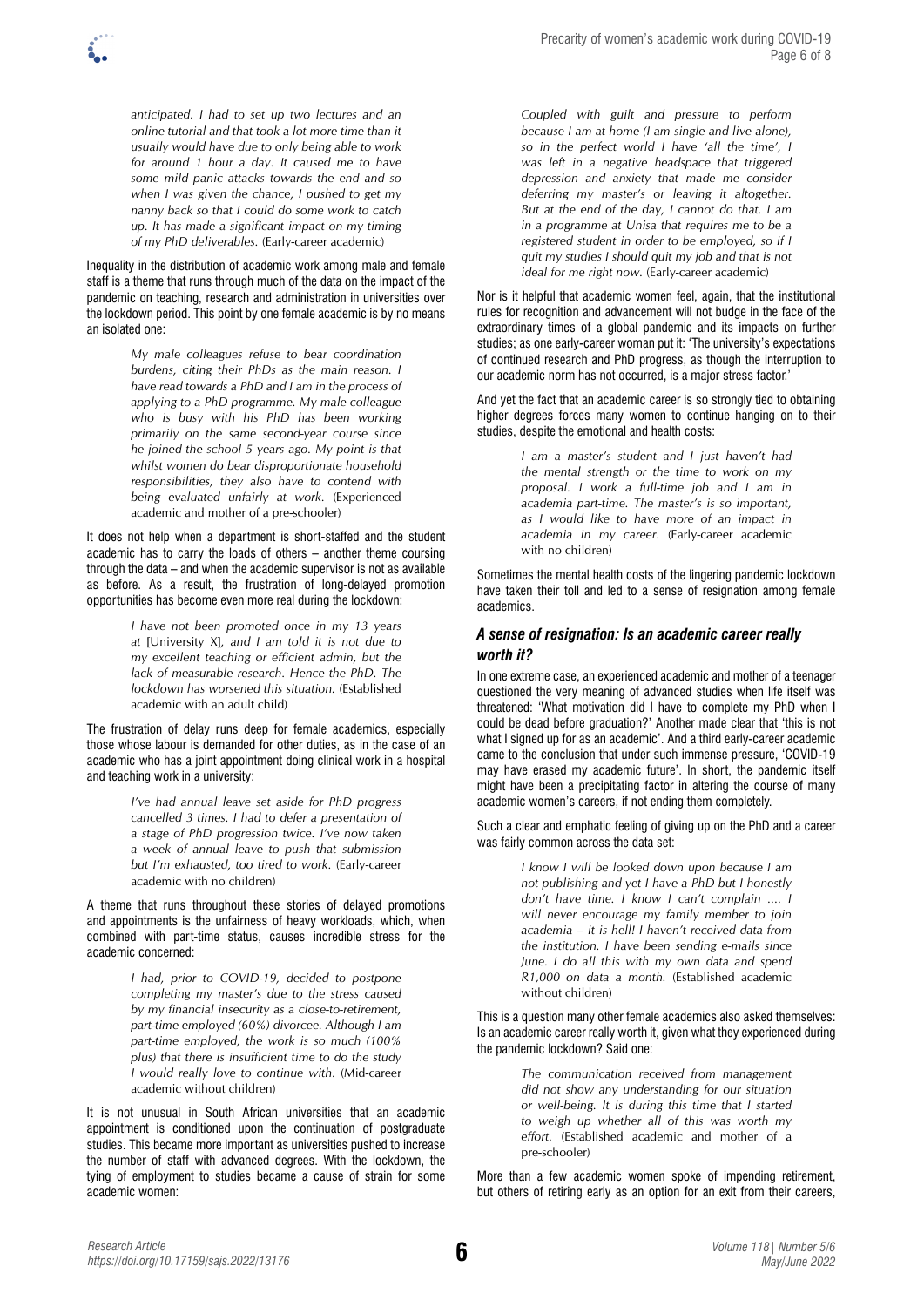given the unprecedented pressures of academic work: 'We were not given a chance to breathe. And I believe a lot of people will take early retirement due to pressure they experienced during the lockdown', said one established academic.

The feeling of being overwhelmed with academic labour more often has led to a sense of resignation, that there was nothing that could be done to reverse the duelling demands of work and home. For one postdoctoral fellow eager to continue her fellowship as a stepping stone to a more permanent academic job, there was a profound sense of resignation:

> *I've applied for a lecturing position, but I know that if I were on a hiring committee I wouldn't want to hire someone who has no publications to show for her postdoc. I've also lost a lot of confidence in my own work during lockdown. After four months of nothing at all but housework and childcare, I'm finding it really hard to believe that I ever was, or could be, an academic.* (Earlycareer mother of a pre-schooler)

### *The precarity of probation*

On paper, academic appointments in South Africa are subject to a period of probation. Some institutions enforce this requirement more strenuously than others. It is the academic purgatory that sits between initial appointment and securing a full-time academic job. Meeting the demands of probation has also caused anxiety among the women in this study.

As with promotion, it was difficult to meet the conditions of probation during the lockdown, with the multiple demands of schoolwork, housework, teaching and, of course, the requirement to conduct and publish research. Because research has often been neglected due to other pressures under lockdown, passing probation has been called into question, as one mother of teenagers explained: 'I am nervous that I missed the completion of a Probation Interim Report and how this will affect decisions about my final appointment.' At the same time, academics felt that there might be little flexibility on probation from the institutions:

> *I hope universities will take these challenges to our work seriously when it comes to the annual targets academics are required to meet for performance assessment, probation, and promotion. Unfortunately, so far there is no indication of this from above, at least not that I have been made aware of.* (Early-career academic with no children)

# **The significance and implications of the study**

This study on the precarity of the work of academic women under pandemic conditions is significant in four important ways that extend beyond the South African case.

First, while the work of academic women was precarious long before the pandemic37, this qualitative inquiry offers insight into precisely *how* such precarity is experienced during lockdown in the working lives of academic women inside 'the structural conditions of precarity'38. Through thick, descriptive analyses of teaching, administration, domestic care and attempted research, this study offers vivid insights into the organisational structures and conditions that shape women's academic work.

Second, our study demonstrates how the intensity of 'the intersectionality of paid-work and care-work lives'11 operates to frustrate and potentially terminate women's academic careers under the harsh regime of the lockdown. Through detailed attention to the micropolitics of housework and academic work under confined conditions, the findings make vivid the conflicts, compromises, contradictions, and constraints that women scholars encounter in the course of their lives. Perhaps the most important insight gained here was that academic work – teaching, research, administration, and service – in South African universities is carried out by a range of different classes of employees whose degrees of precarity vary in terms of the nature of their appointments.

Third, the study provides striking evidence of perceived institutional inflexibility, and its consequences, with regard to appointments, probation, promotion, and even continued postgraduate studies. As a result, academics often expressed a sense of resignation to their fate; one early-career respondent put it this way: 'I find myself caring less about my job and my future in academia.' At the same time, there is the hope that institutions might show mercy in the face of possible redundancy; one established academic made the case deftly: 'I simply have to believe that management logic will look upon my performance through the COVID-19 looking glass.'

Fourth, the study offers a glimpse into the world of academic women in the Global South in one particular way – the junior levels of appointment in South/African universities where a PhD is seldom a requirement for academic jobs at lecturer levels or even as senior lecturers in some disciplines (e.g. accountancy, medicine). These women face much more precarious positions in the academy in their roles as junior lecturers, markers, laboratory assistants etc. Many of these academics are therefore also postgraduate students and, as this research showed, the pursuit of higher degrees would also be interrupted under pandemic conditions.

There are at least four important implications from this study for institutional policy and practice with respect to the precarious labour of women academics:

- 1. To moderate management expectations from the top down in ways that recognise the exceptional circumstances imposed by the pandemic lockdown.9
- 2. To adjust timelines and schedules for promotion and advancement to allow for lapses in productivity as a result of the pandemic years.
- 3. To provide for research and administrative assistance to all female academics but especially those without the large research grants to be able to manage the new and competing demands on academic work.
- 4. To commit to institutional reach into the problem of precarity, especially under conditions of confinement, and allow those data to inform senior management deliberations on women's academic work on a consistent basis.

# **Conclusion**

While political change, post-1994, has resulted in improved socioeconomic experiences for women, academic institutions have been slow to do the same in South Africa. The pandemic's impact is still to be fully understood but has the potential effect of deepening the systemic and institutionalised inequalities that female academics experience. This study provides the accounts of female academics confirming the precarious nature of their employment within the academy. We contribute to existing research through introducing perspectives from the Global South and, more significantly, address women's perspectives of the impact of the lockdown on their employment prospects. This study shows that the variability in employment agreements for women contributes to the uncertainty that they already experience in terms of their careers and progression within the academy. What might appear as 'lost time' to maximise sabbaticals, had instead been filled with commitments to care for those within the home. Increased workloads, delays in completing qualifications, and extraneous factors that have impacted on the lives of women within the academy are felt to be ignored. While career and promotion prospects are under threat, it is the failure in the 'rules to adapt' under the prevailing conditions that has impacted the aspirations of women and led to an increased resentment within the South African academy.

## **Competing interests**

We have no competing interests to declare.